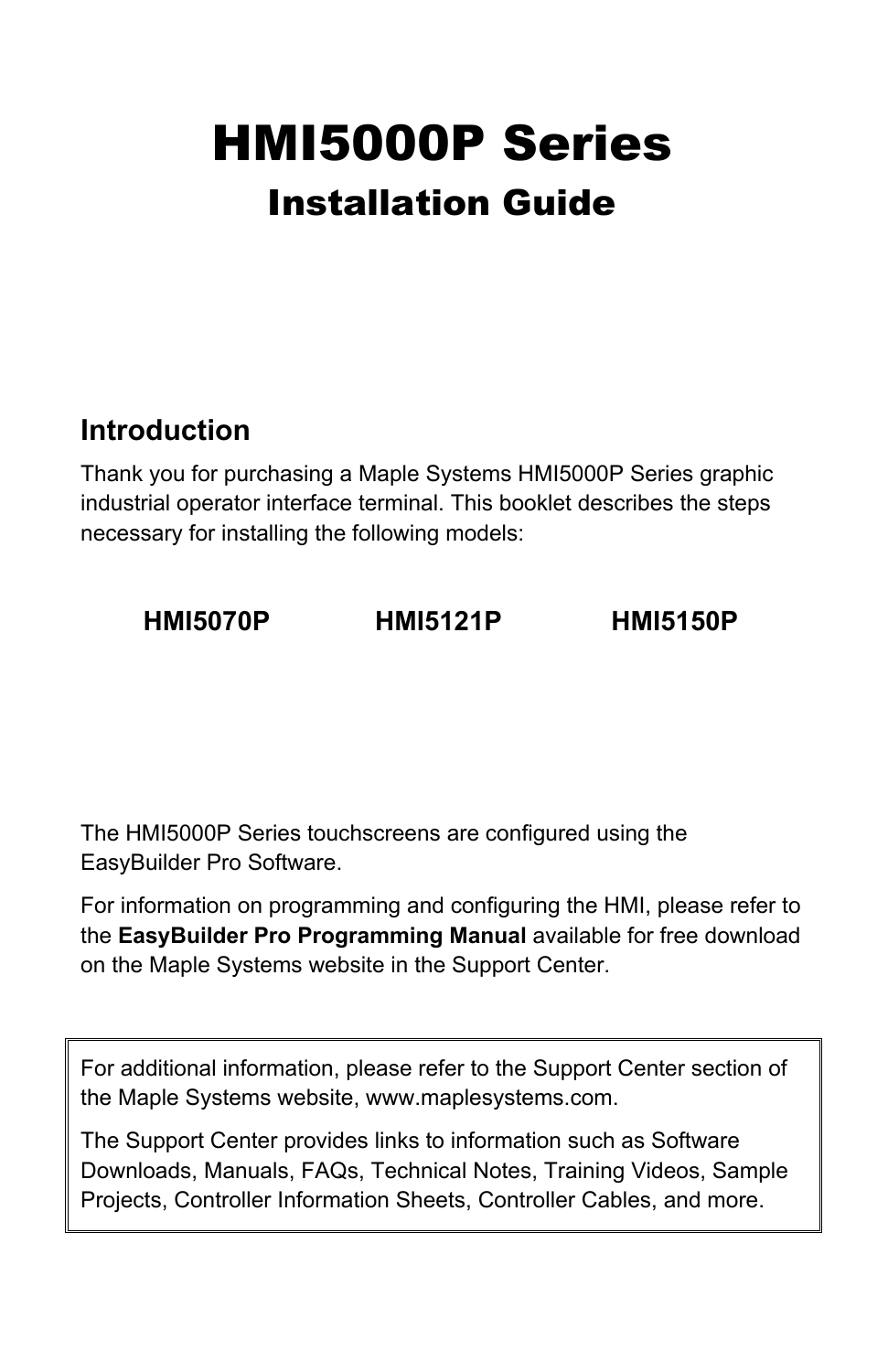# **Static Awareness**

Do NOT remove the rear cover of the HMI5000P Series product – doing so will void the warranty. When the rear cover is removed the circuitry inside is exposed to possible damage by electrostatic discharge during handling.

Minimize the possibility of any electrostatic discharge by:

- Handling the HMI at a static-free, grounded workstation.
- Discharging personal static by grounding yourself prior to handling the HMI.
- Connecting the chassis ground (FG or  $\equiv$  ) connector of the HMI to a clean earth ground.
- Placing the HMI in an antistatic bag during transport.

# **Unpacking the Unit**

Carefully unpack the HMI. Check all material in the container against the packing list. Maple Systems will not accept responsibility for shortages against the packing list unless notified within 30 days. The equipment and accessories were inspected and tested by Maple Systems before shipment. Examine the equipment carefully; if any shipping damage is evident, notify the carrier immediately. Maple Systems is not responsible for claim negotiations with the carrier. Save the shipping container and packing material in case the equipment needs to be stored, returned to Maple Systems, or transported for any reason.

| <b>Packing List</b>                       |
|-------------------------------------------|
| <b>HMI5000P Series Touchscreen</b>        |
| <b>Power Connector</b>                    |
| <b>Mounting Clamps and Spare Fuse</b>     |
| <b>HMI5000P Series Installation Guide</b> |

## **Warranty**

A copy of the Warranty and Limitation of Liability is contained in the product box. It can also be found on the Maple Systems website.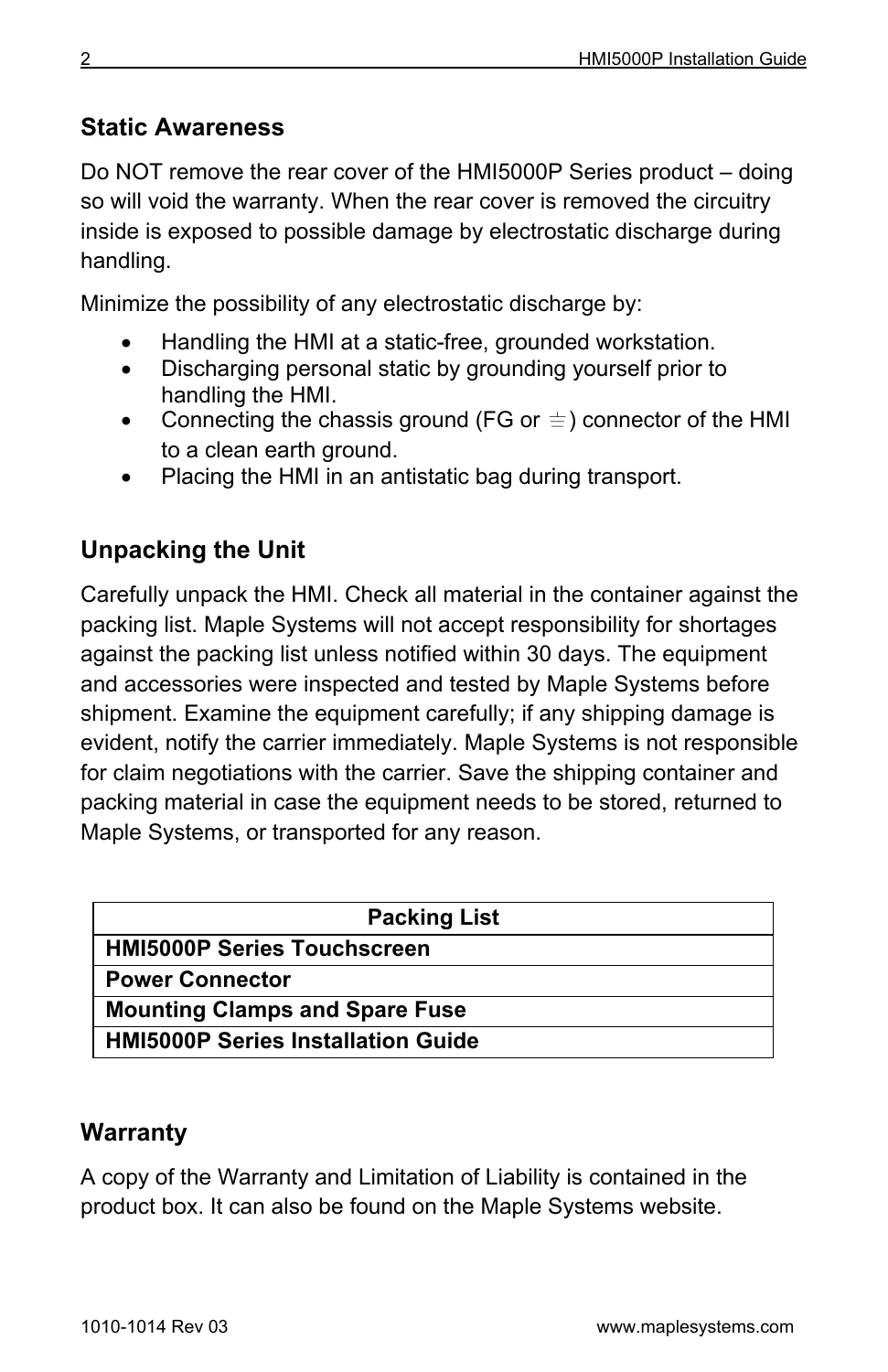# **Technical Support**

This manual is designed to provide the necessary information for troublefree installation and operation of the HMI. For assistance, please contact Maple Systems as follows:

- Phone: 425-745-3229
- Email: support@maplesystems.com
- Web: www.maplesystems.com

# **Installation of HMIs**

Information furnished by Maple Systems is believed to be accurate and reliable. However, no responsibility is assumed by Maple Systems for the use of this information, or for any infringements of patents or other rights of third parties which may result from its use. No license is granted by implication, or otherwise, under any patent or patent rights of Maple Systems. Maple Systems retains the right to revise or change its products and documentation at any time without notice.

# **CE Compliance**

The HMIs have been tested to conform to European CE requirements, which meet or exceed the noise emissions and immunity requirements as set forth in the EN55022 (Emissions) and EN55024 (Immunity) standards. The products are designed to withstand electrical noise in harsh industrial environments. They also conform to requirements that limit electrical emissions. However, this does not guarantee that the products will be totally immune from possible malfunction in cases where severe electrical noise occurs. Therefore, follow these guidelines for proper wire routing and grounding to ensure the proper operation of the HMI.

# **NEMA Rating**

The HMI is rated for NEMA 4 (indoor) or IP65/IP66 installations. This means that when the HMI is properly mounted to a NEMA 4 panel or other NEMA 4 rated enclosure, the front enclosure of the HMI will provide protection to the inside of the panel from splashing water, windblown dust, rain, or hose-directed water. The HMI must be installed according to the instructions in this manual to be properly sealed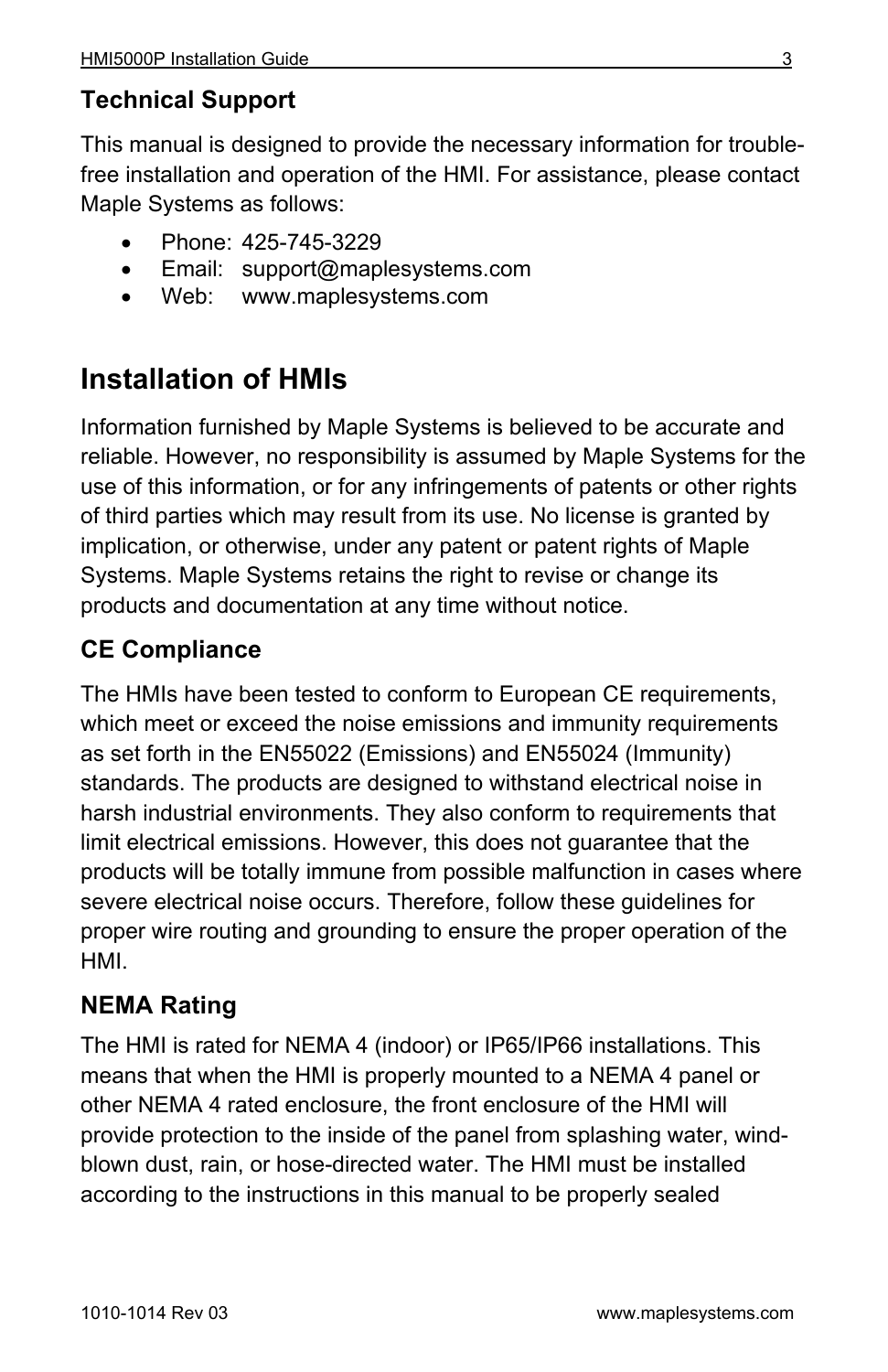# **Environmental Considerations**

The HMI5000P Series is designed to operate in temperatures from 0° to 50°C (32° to 122°F). It is intended for indoor installations and may not be suitable for use in certain outdoor applications. Avoid installing the HMI in environments with severe mechanical vibration or shocks. Do not install the HMI in enclosures with rapid temperature variations or high humidity. Either case will cause condensation of water inside the device and eventual damage to the HMI.

- *Warning: Do not operate the HMI in areas subject to explosion due to flammable gases, vapors, or dusts.*
- *Warning: Conform to UL508 (ISBN 0-7629-0404-6) machine safety standards for use in Pollution Degree 2 Environments.*
- *Warning: If wiring can potentially be exposed to lightning or power surges, use appropriate surge suppression devices.*

# **Safety Precautions**

Please observe the following precautions and ensure compliance with all local and national electrical standards when installing the HMI. Failure to comply with these restrictions could result in loss of life, serious personal injury, or equipment damage.

- *Warning: Do not connect the HMI to an AC power source. This will cause permanent damage to the HMI.*
- *Warning: A Hard-wired EMERGENCY STOP should be fitted in any system using an HMI to comply with ICS Safety Recommendations.*
- *Warning: Do not attempt to use a DC power supply that does not meet the HMI's power requirements. This may cause malfunction or permanent damage to the HMI.*
- *Warning: An internal fuse is designed to prevent damage from overcurrent conditions; though it is not guaranteed. DC voltage sources should provide proper isolation from AC power and similar hazards.*
- *Warning: Do not power the HMI with a DC power supply used for inductive loads or for input circuitry to the programmable logic controller. Severe voltage spikes caused by these devices may damage the HMI.*

# **Control Panel Design Guidelines**

Pay careful attention to the placement of system components and associated cable routing. This can significantly enhance the performance and integrity of the control application.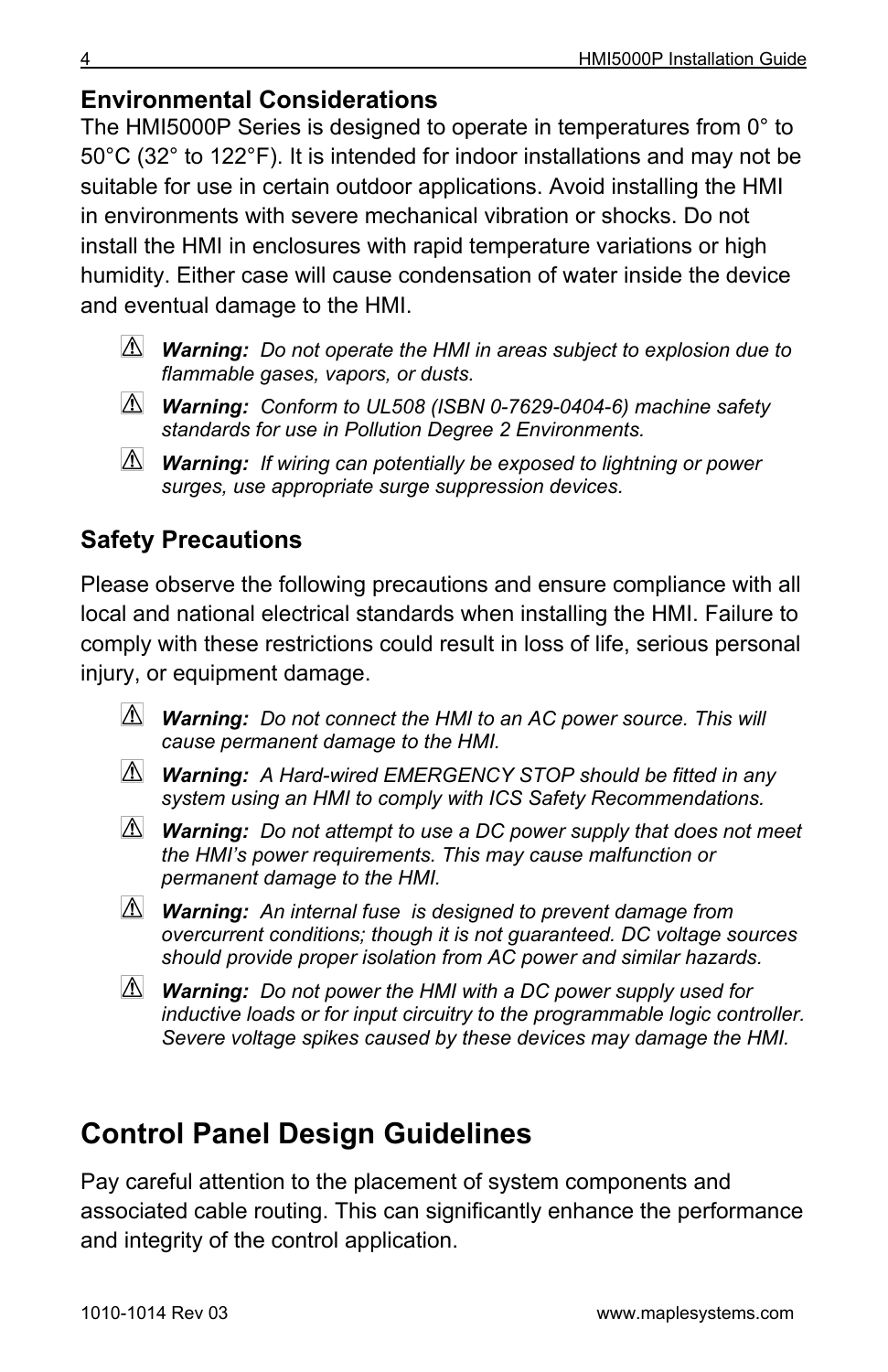## **Cable Routing and Noise Immunity**

Follow these guidelines when routing cables to the HMI:

- Always route the HMI communication cable and the power cable away from any AC voltage or rapidly switching DC control lines.
- Never bundle the HMI cables together with 120VAC power wires or with relay wiring.
- Try to keep at least 8 inches (20 cm) of separation between the HMI cables and other power wiring. If voltages greater than 120VAC are used in the system, greater separation is required.
- If the HMI cables must come near AC wiring, make sure they cross at 90 degrees.
- Run AC power wires in a separate grounded conduit to reduce electrical noise interference.
- Keep the cable lengths for the HMI as short as possible. Do not coil excess cable and place it next to AC powered equipment.
- Cover any equipment used in the enclosure that operates at high frequency or high current levels with a grounded metal shield.

## **Power Supply Selection**

The power supply used to power the HMI should provide an output of +24 VDC ±20% measured at the HMI power connector. A 24VDC regulated power supply *dedicated to the HMI* is recommended. Use a power supply with adequate current rating. A power line filter installed at the AC input to the HMI power supply is highly recommended as a safeguard against conducted RF noise, which is often present on factory power lines. The wires connecting the output of the power line filter to the power supply should be kept as short as possible to minimize any additional noise pickup. The case of the power line filter should be connected to a quiet earth ground. The power line filter should have a current rating of at least 3 Amps with common mode and differential mode attenuation. In applications that may have high frequency noise present, a resistor (~1 MΩ) and capacitor (~4700 pF) should be used in parallel to clean earth ground on the DC output of the power supply.

Do not use the power supply used to provide power to the HMI to power switching relays, solenoids, or other active devices.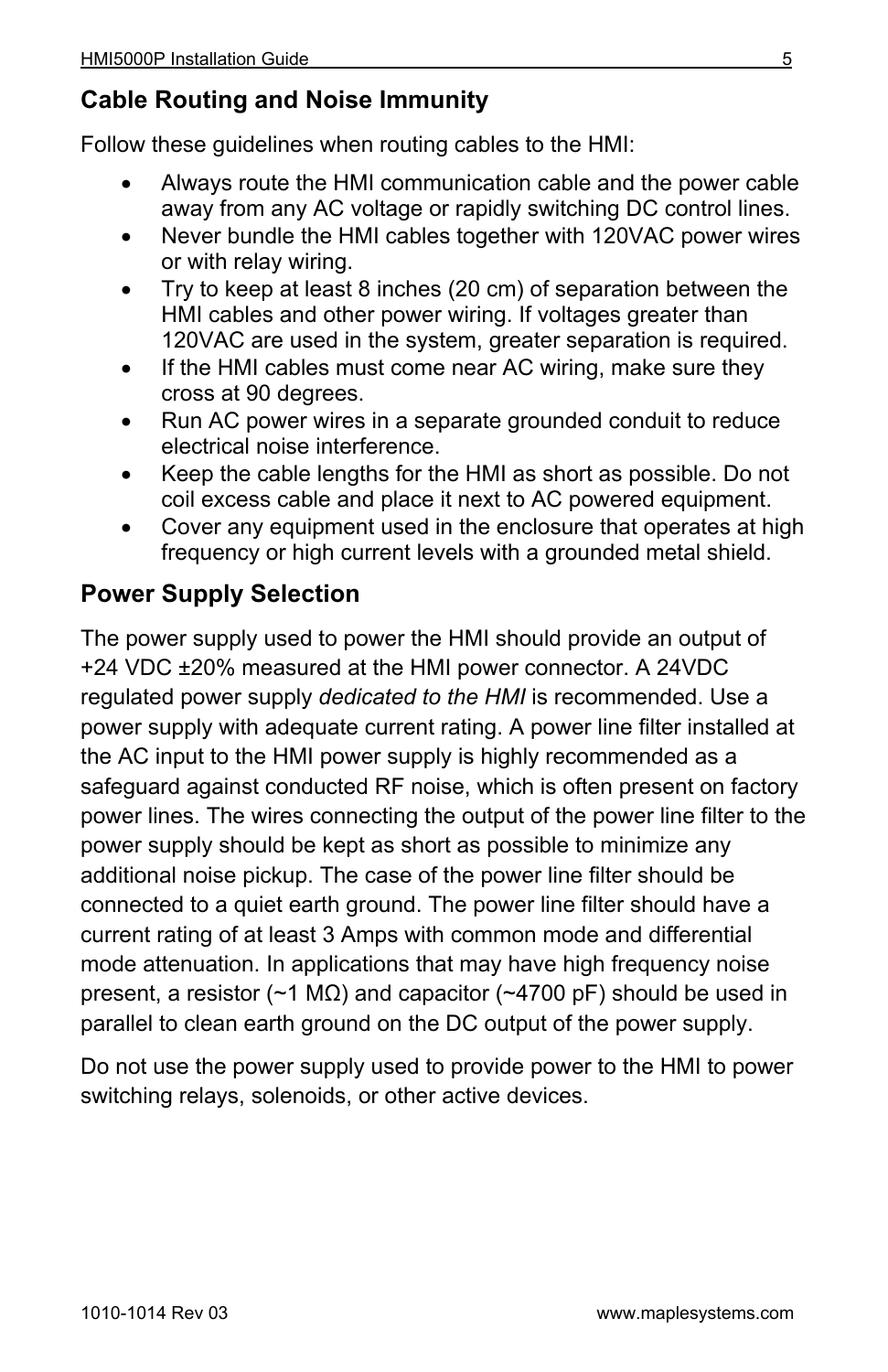

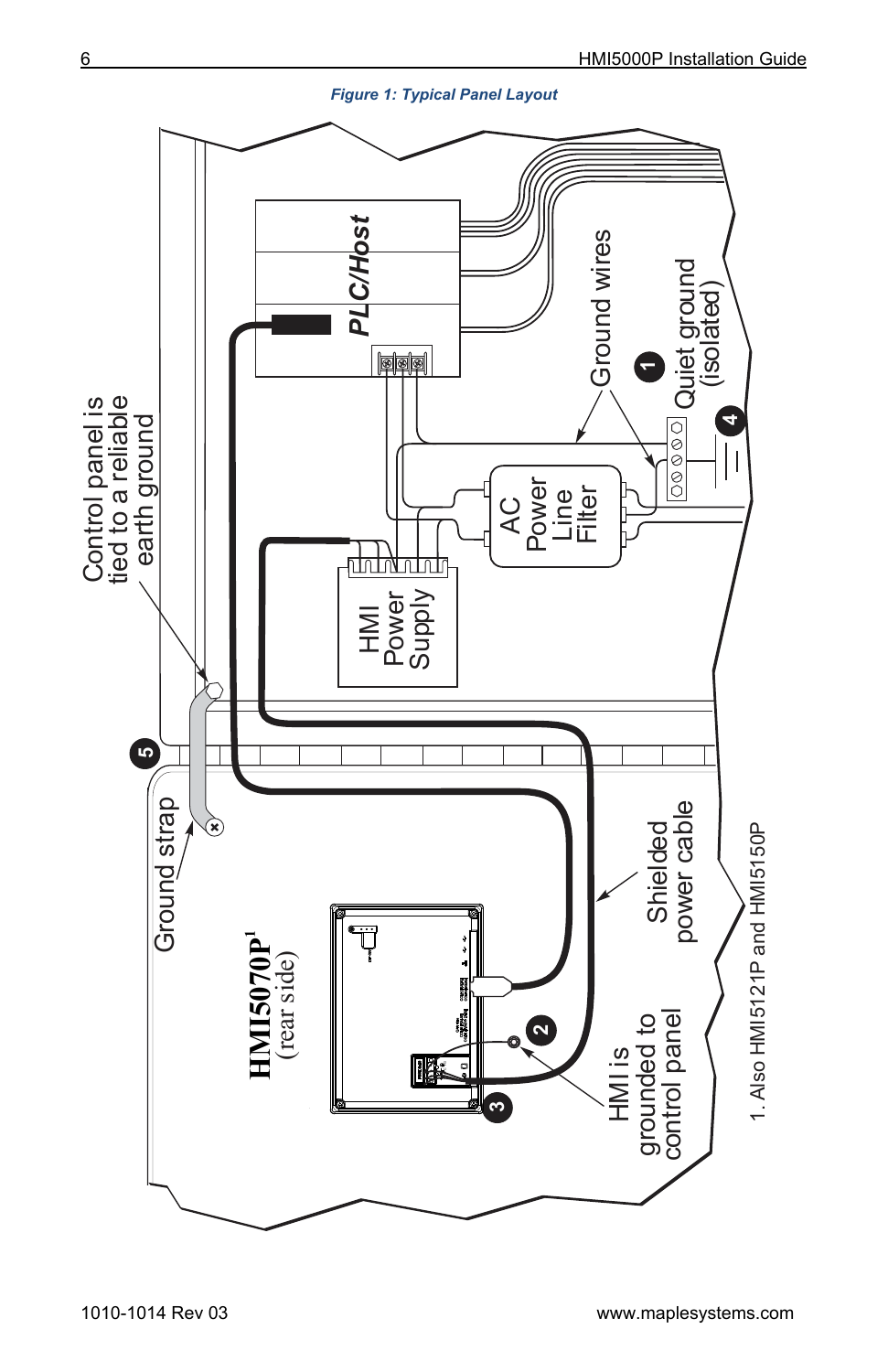# **Control Panel Grounding**

The control panel must be connected to a good, high-integrity earth ground both for safety considerations and shielding purposes. Maple Systems cannot overemphasize the importance of good grounding. Failure to use good grounding procedures during installation may cause sporadic malfunction of the HMI.

Connect the HMI chassis ground terminal to a reliable earth ground with a low-resistance path. Refer to Figure 1:

**O** Route all earth ground wires that lead from the HMI, the PLC, the power supply, and the line filter to a central earth ground point such as a barrier strip. This will ensure that no ground current from one device influences the operation of the other devices.

**2** Connect the HMI chassis ground terminal to the control panel using a heavy-gauge short braided cable (#14 AWG) or ground wire to minimize resistance. Then, make sure the panel is properly grounded to a clean earth ground.

*Note: If the control panel is made of a non-conductive material, it is essential that the chassis ground terminal of the HMI is connected to a clean earth ground point located close to the panel.* 

Connect the power cable shield wire to the HMI chassis ground terminal.

**O** Connect the control panel to earth ground using a copper grounding rod close to the HMI and control panel.

**D** Hinged doors on control panels do not provide a long-term electrical connection to the rest of the enclosure. Corrosion develops over time and prevents good electrical contact. For this reason, a separate wire braid should be installed from the hinged control panel to the rest of the enclosure.

For a more in-depth overview of ground wiring techniques, refer to Technical Note #1027, "OIT Ground Wiring and Electrical Noise Reduction" in the Technical Notes section of the Maple Systems website.

# **Installation**

It is necessary to follow all installation procedures described in this chapter for electrical noise immunity and CE compliance. The Maple Systems HMI is designed to connect easily to a PLC. External rear connectors provide quick connections for power, communications and programming wiring.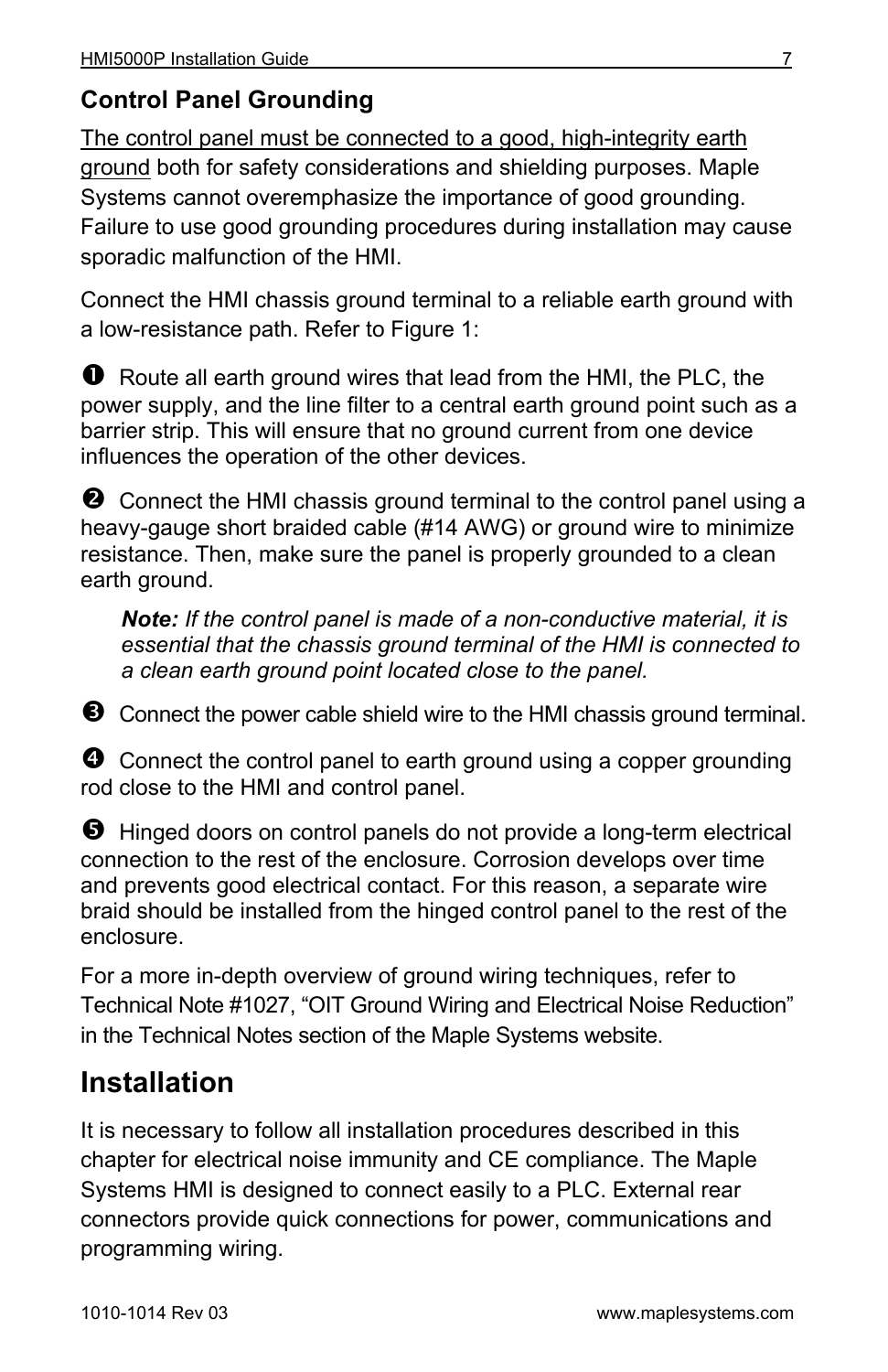## **Connect the HMI to Power**

Use the 3-position connector supplied with the HMI to provide power to the HMI. The power cable for the HMI should be 18AWG, 2-conductor wire with a shield drain wire and protective shield (foil/braid). Cable (P/N 6030-0009) may be purchased by the foot from Maple Systems for constructing power cables.

Always run the DC ground wire directly back to the signal return of the power supply. *Do not use the chassis ground wire as the signal return.*

*Caution: To prevent possible damage to the HMI, wait ten seconds after removing power from the HMI before applying power again.*

#### **To connect the HMI to power:**

- 1. Route the power cable from the HMI to the power supply. The power cable should not be any longer than necessary.
- 2. Install the cable wires, referencing the chart below (with colors shown for Maple Systems Cable 6030-0009):
	- a. Strip the power cable shield to expose 2" of the black and red wires.
	- b. Strip about  $\frac{1}{4}$ " of insulation from the black and red wires.
	- c. Connect the red wire to the positive (+) input of the HMI power connector and the 24V DC positive (+) output of the power supply.
	- d. Connect the black wire to the negative (–) input of the HMI power connector and the 24V DC negative (–) output of the power supply.
	- e. Connect the power cable shield wire to the HMI power connector FG or  $\equiv$  input. Connect the other side to chassis ground.

| <b>Wire Color</b> | <b>Power Supply Output</b> | <b>HMI Input</b> |
|-------------------|----------------------------|------------------|
| Red               |                            |                  |
| <b>Black</b>      |                            |                  |
| Shield            | Chassis ground             | FG or $\equiv$   |

*Note: The power connector on the HMI uses a 3-position terminal block with screw-down clamps. Lugs are not required.*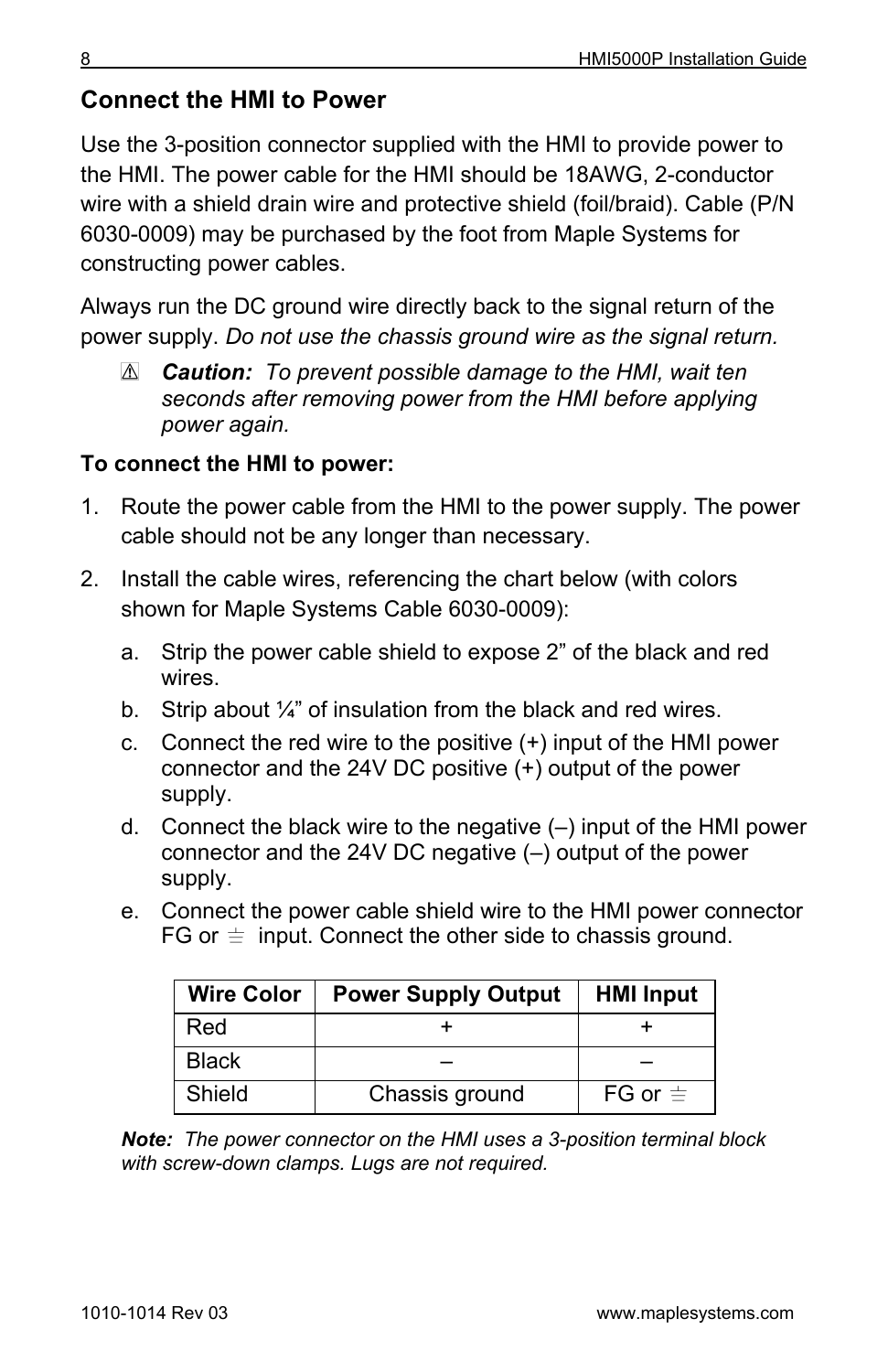# **Panel Preparation**

To provide a NEMA 4 seal, a metal panel or mounting surface that does not flex more than 0.010" is required. Thin panels or surfaces may bow between the mounting clamps and not form a seal with the gasket.

Allow sufficient clearance around the unit for the mounting hardware and cable connections. Cutout dimensions for each particular HMI model are available for print and download from the Support Center of the Maple Systems website.

The area of the panel or mounting surface where the gasket comes into contact must be flat and free of scratches, pits, and other features that prevent the gasket from sealing properly. If the panel or mounting surface is not uniform, thick, flat, stiff, or smooth enough, then a sealant such as silicone may be required.

*Note: Clean and deburr the panel cutout before the HMI is installed.*

## **Mount the HMI to the Panel**



*Note: The clamps for some models may be slightly different than shown here, but operate essentially the same way.*

#### **Steps:**

- 1. Prepare the clamps for the HMI by inserting the screws into the clamp as shown above. Position the screws so that the ends don't protrude past the clamp edge.
- 2. Set the HMI in the panel cutout and hold it in place until all clamps are in position.
- 3. Tighten the screw clamps in an even pattern until the unit is secure. Recommended torque: **3.5 in/lbs.**
	- *Caution: Do not over-tighten the screws; the overlay may warp or the housing may get damaged.*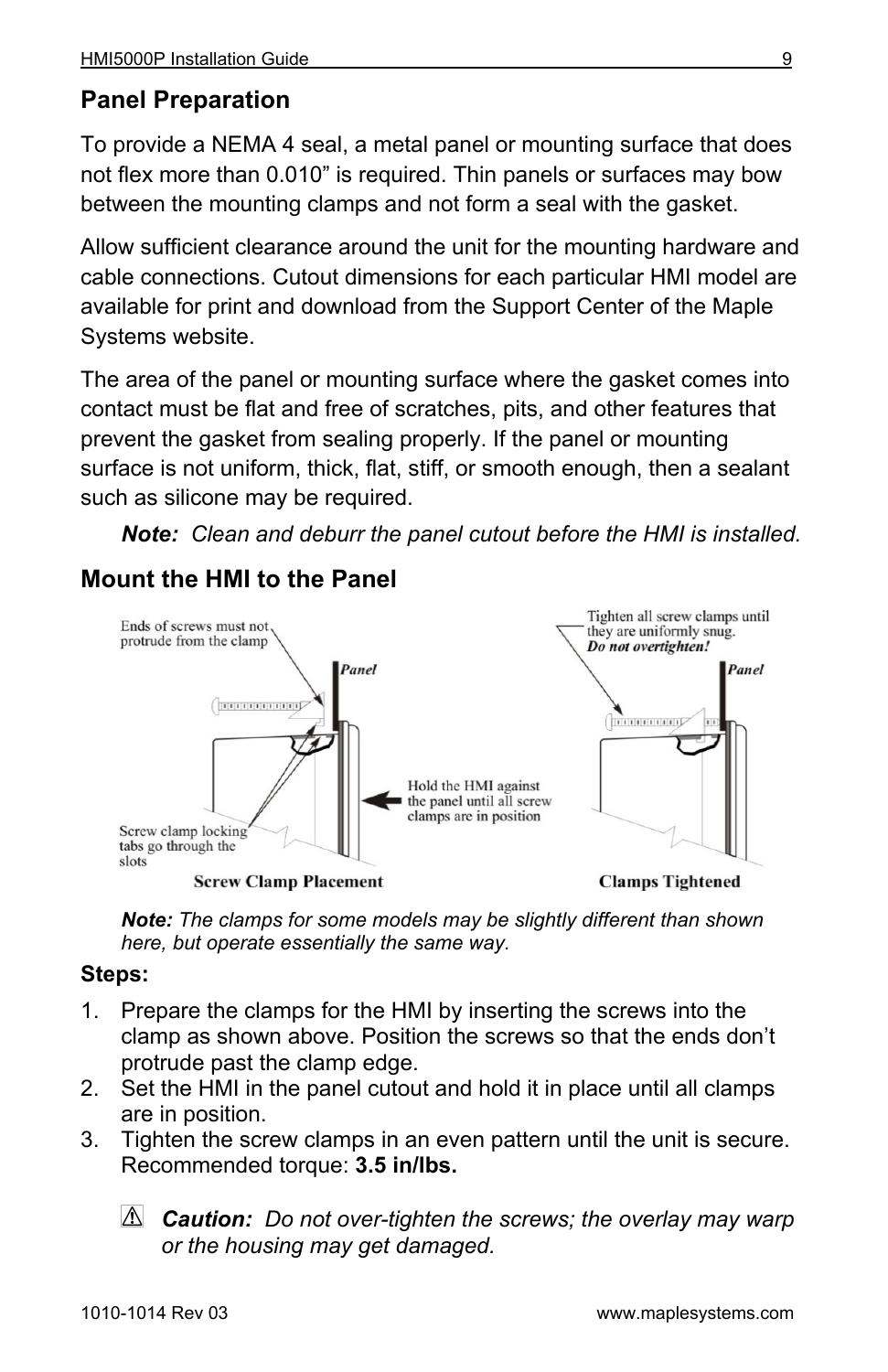# **Configuration Wiring**

To configure the HMI using the EasyBuilder Pro software, use the Ethernet Configuration Cable (P/N 7431-0104) or USB Configuration Cable (P/N 7431-0115, 7431-0124) for the specific HMI model being programmed.

|                    | <b>Configuration Cable</b> |                            |                                          |  |
|--------------------|----------------------------|----------------------------|------------------------------------------|--|
| <b>HMI Model</b>   | P/N 7431-0115<br>Mini USB  | P/N 7431-0124<br>Micro USB | P/N 7431-0104<br>Ethernet<br>(Crossover) |  |
| <b>HMI5070P</b>    |                            |                            |                                          |  |
| HMI5121P, HMI5150P |                            |                            |                                          |  |

# **USB**

A USB driver (included with the EasyBuilder Pro software) must be installed when downloading from the PC to the HMI via USB connection.

*Caution: When connecting two powered devices via USB, a difference in potential can exist between the ground reference on each device. If there is a difference in ground potential (voltage), making a connection via USB cable can complete a ground loop that may damage the HMI and PC.* 

*For this reason, Maple Systems highly recommends connecting your HMI to a PC via Ethernet.* 

*Maple Systems assumes no liability for ground-loop damage to HMI or PC.*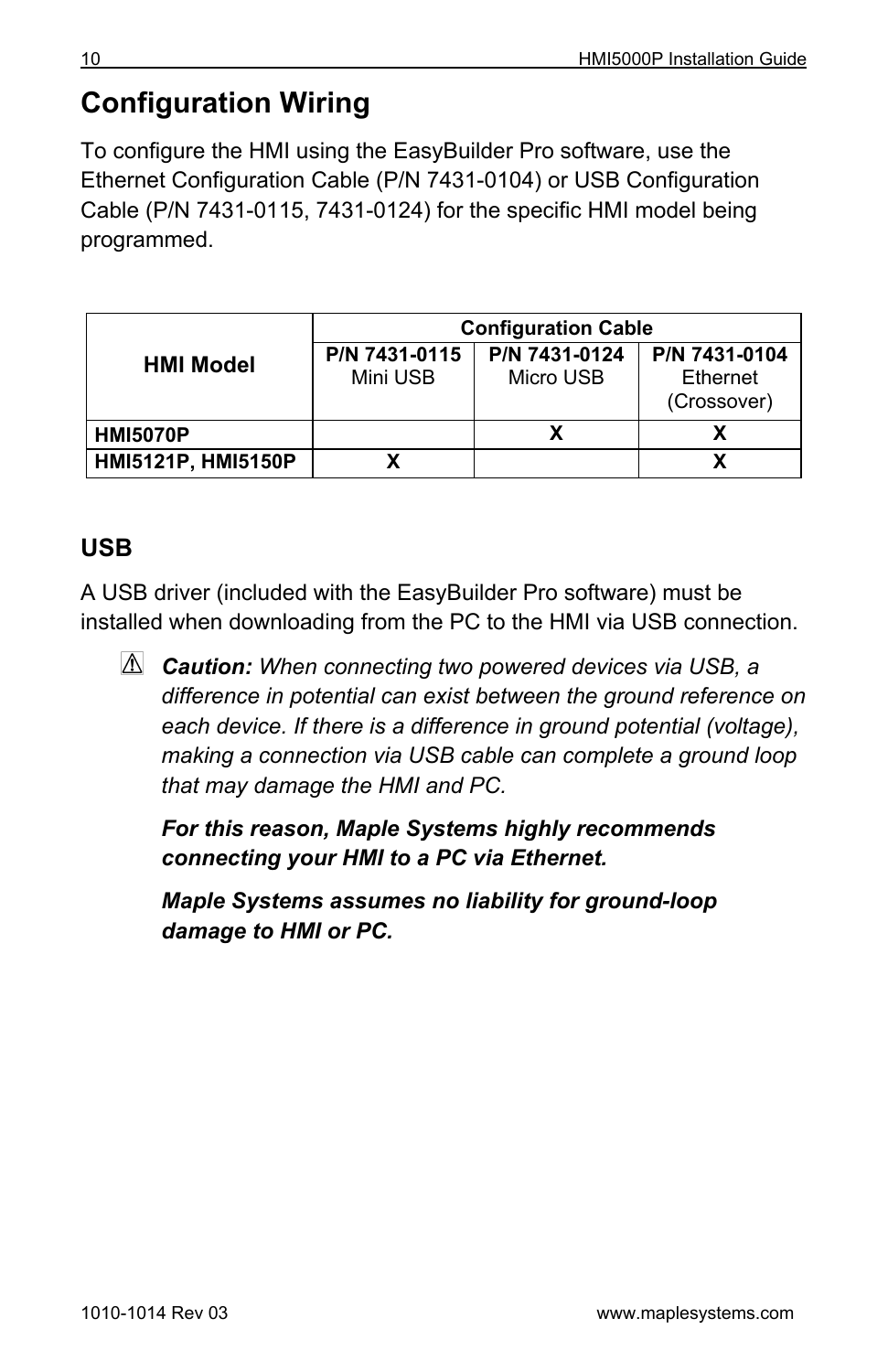### **Ethernet**

If using a switch or router between the PC and the HMI, use a straightthrough or crossover cable as required by the switch or router.

In order to download a project to the HMI over Ethernet, the HMI must be assigned a unique IP address that is on the same subnet as the development PC. For more information on Ethernet configuration options, please refer to the **EasyBuilder Pro Programming Manual**.

Follow these steps to enter the System Settings menu and assign the HMI an IP address:

- 1. Apply power to the HMI.
- 2. Click the arrow icon located in the lower-right corner of the screen.
- 3. Click the gear icon to enter the system settings menu.
- 4. When prompted, enter the system password (default: 111111).
- 5. Navigate to the *Network* tab.
- 6. Enter the desired IP address, or select *Obtain an IP Address Automatically* to enable DHCP.
- 7. Click *Apply* to save the changes, and *OK* to exit the system settings menu.
- 8. The updated IP address will appear in the system information window, also accessed via the arrow icon.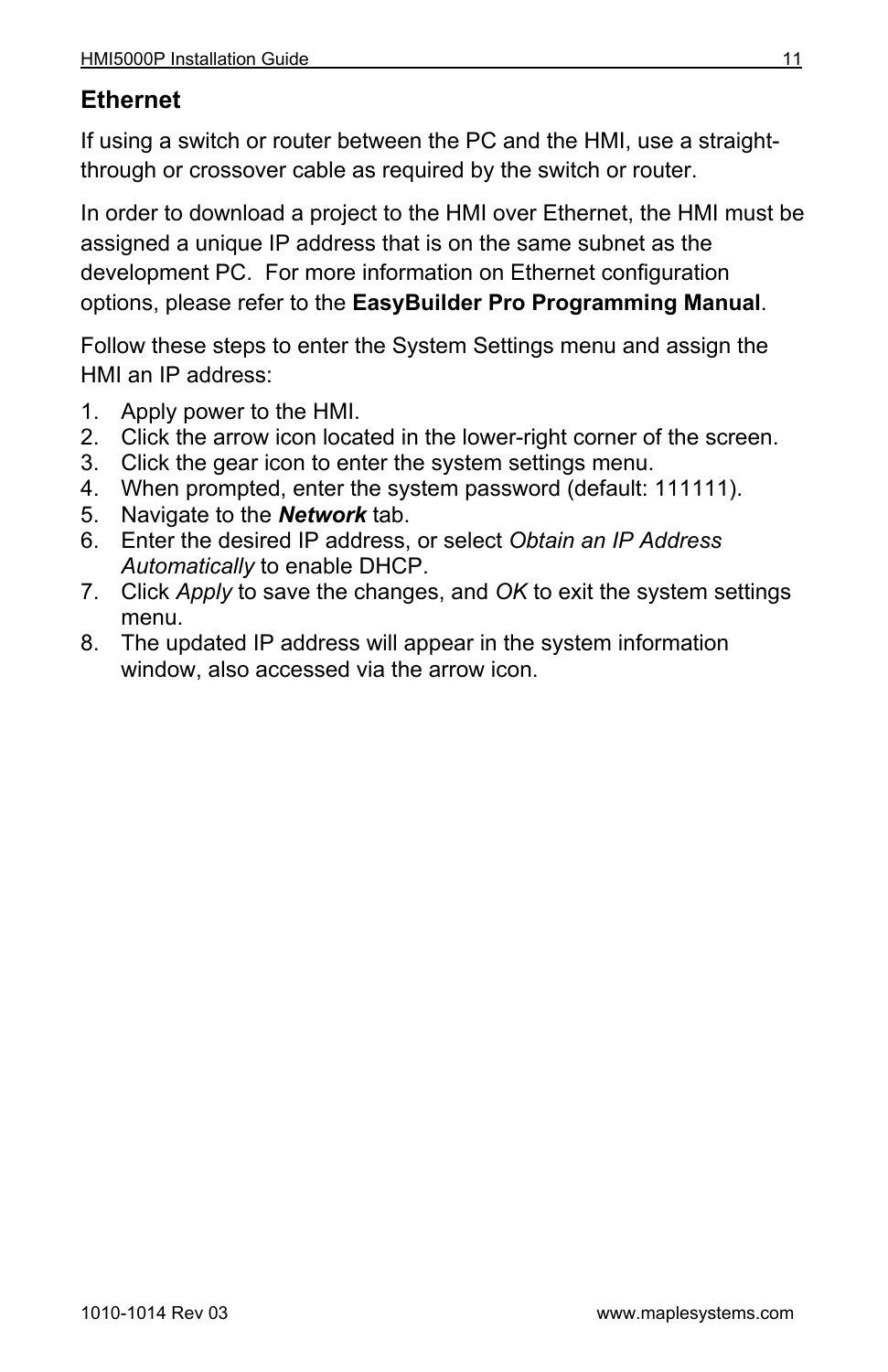# **Maintenance**

#### **DIP switch positions (not on all models)**



DIP switches shown in the *off* position.

| SW <sub>1</sub> | SW <sub>2</sub> | SW <sub>3</sub> | SW <sub>4</sub> | Mode                         |
|-----------------|-----------------|-----------------|-----------------|------------------------------|
| <b>ON</b>       | <b>OFF</b>      | OFF             | <b>OFF</b>      | Touchscreen Calibration mode |
| <b>OFF</b>      | OΝ              | OFF             | <b>OFF</b>      | <b>Hide System Toolbar</b>   |
| <b>OFF</b>      | <b>OFF</b>      | ΟN              | <b>OFF</b>      | Boot Loader mode             |
| <b>OFF</b>      | <b>OFF</b>      | OFF             | ON              | Reserved                     |
| <b>OFF</b>      | OFF             | OFF             | OFF             | Normal operation             |

*Note: HMI Power must be cycled to enable the DIP switch mode.*

**Touchscreen Calibration mode**: This mode allows calibration of the touchscreen. This mode can also be entered by pressing anywhere on the screen for several seconds during HMI powerup.

**Hide System Toolbar:** Hides the arrow in the bottom-right corner of the screen that accesses the System Toolbar (same as "Hide System Toolbar" in System Parameters and LB9020).

**Boot Loader mode**: This mode is used when replacing or reinstalling the operating system and is intended for use by qualified repair personnel only. *Improper use by setting to ON may damage the HMI*. Contact Maple Systems for more information.

# **Fusing Requirements**

If the display does not come on within two seconds of power up, remove power. An internal fuse will prevent damage if the polarity of the DC power is incorrect. Check wiring to ensure proper connections and try to power up again.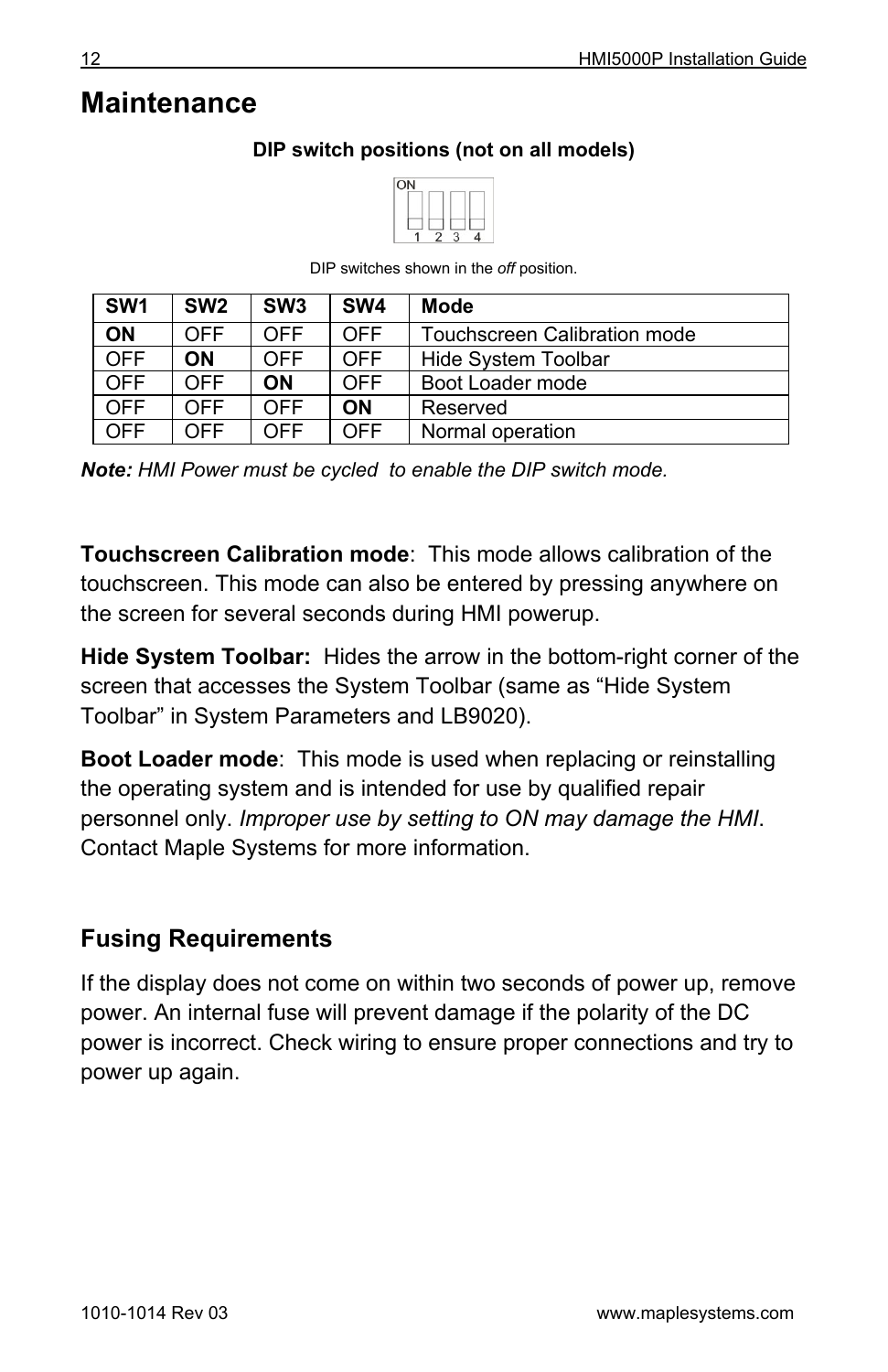## **USB/SD Ports**

The HMI5000P series HMIs each have an SD card slot and USB host port. These ports are designed for data storage only.

> *Note: If connecting a USB hard drive, power the drive with its own power supply. Do not charge any device from the USB port.*

## **Serial Port Connections**

The following diagrams indicate the proper pin connections for the serial ports of the HMI5000P Series.



#### *Serial Port Pinouts*

*Note: When using the COM1 [RS-232] RTS/CTS connections, COM3 [RS-232] cannot be used at the same time.*

*Note: COM1 [RS-485 2W] and COM3 [RS-485 2W] support the Siemens MPI 187.5K multi-point interface. However, only one COM port can be used with the Siemens MPI interface at a time.*